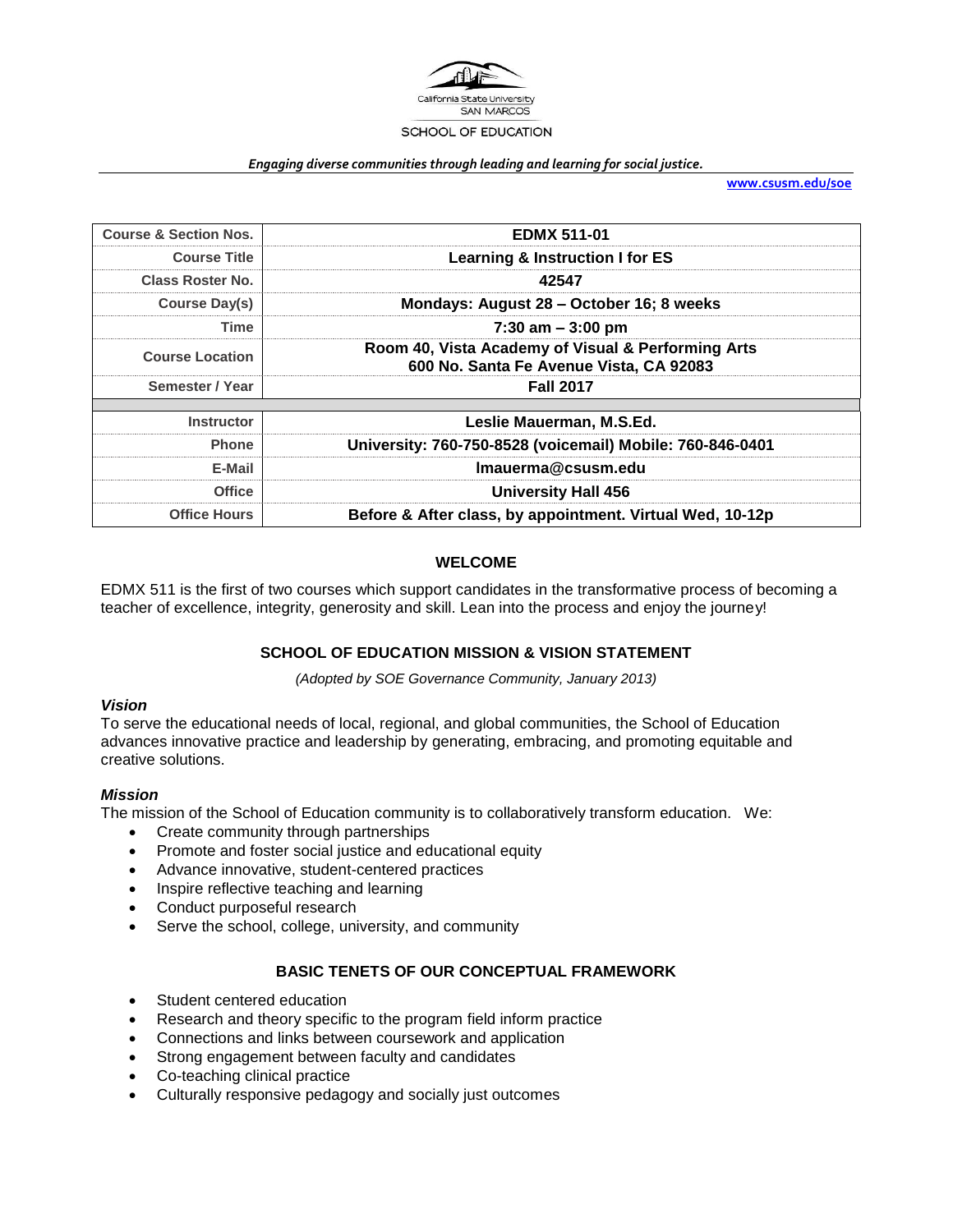# **TABLE OF CONTENTS**

| Teacher Performance Expectation (TPE) Competencies (In process of revision) 3 |  |
|-------------------------------------------------------------------------------|--|
|                                                                               |  |
| edTPA                                                                         |  |
|                                                                               |  |
|                                                                               |  |
|                                                                               |  |
|                                                                               |  |
|                                                                               |  |
|                                                                               |  |
|                                                                               |  |
|                                                                               |  |
|                                                                               |  |
|                                                                               |  |
|                                                                               |  |
|                                                                               |  |
|                                                                               |  |
|                                                                               |  |
|                                                                               |  |
|                                                                               |  |
|                                                                               |  |
|                                                                               |  |
|                                                                               |  |
|                                                                               |  |
|                                                                               |  |
|                                                                               |  |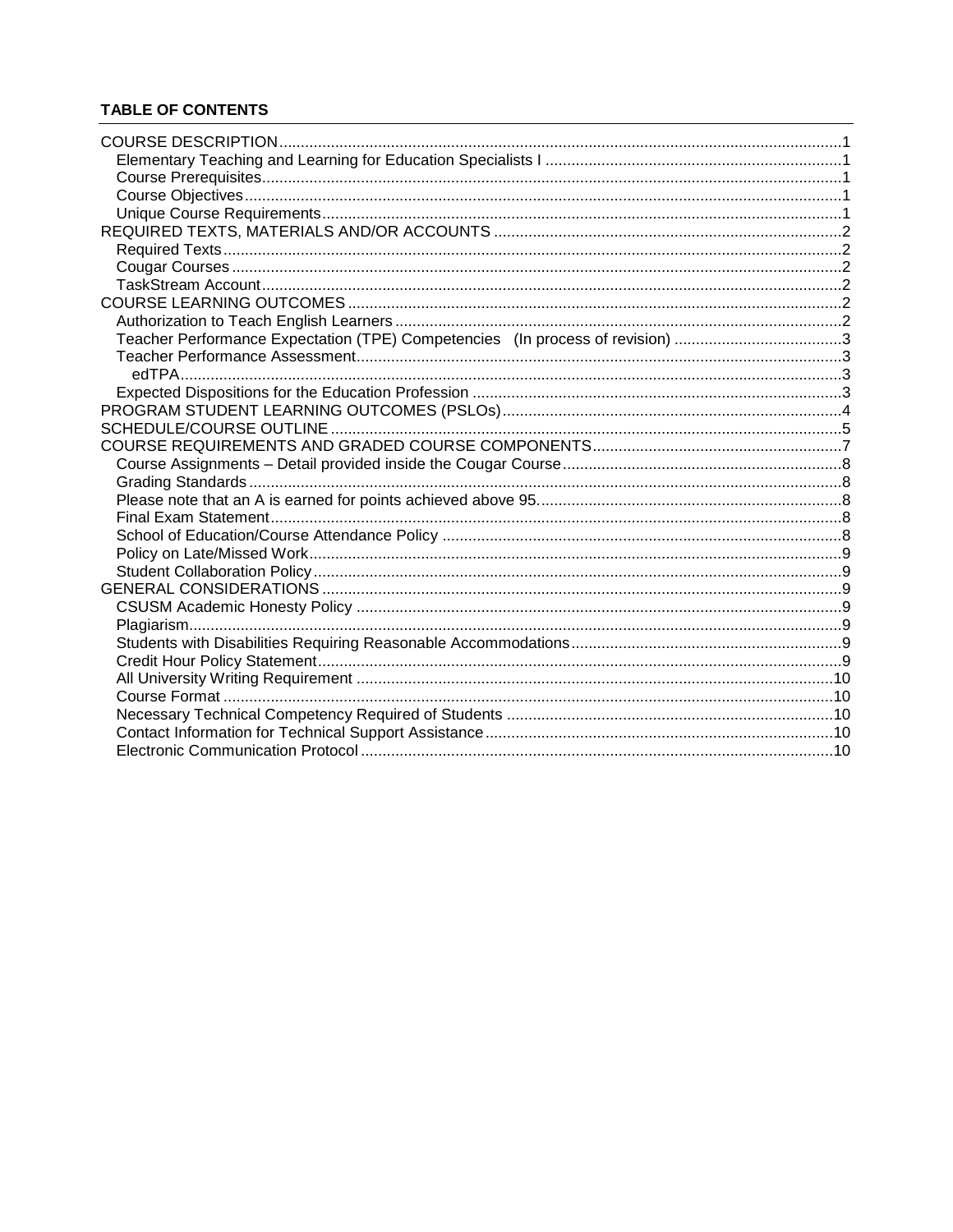### **COURSE DESCRIPTION**

# <span id="page-2-1"></span><span id="page-2-0"></span>**Elementary Teaching and Learning for Education Specialists I**

EDMX 511 provides an introduction to psychology of learning and instruction; applications of learning theories to educational practice; planning and delivery of meaningful lessons; and utilizing appropriate teaching strategies for accommodating the learning differences of students with disabilities and other language and learning differences. *Enrollment Restriction: Admission to the Education Specialist Concurrent Credential Program.* 

#### <span id="page-2-2"></span>**Course Prerequisites**

For School of Education courses, admission to the program is considered a prerequisite. Enrollment restrictions: Admission to the Educational Specialist Program. Completion of EDUC 350, EDUC 364, EDUC 422 at CSUSM or the pre-approved equivalent courses from another institution.

### <span id="page-2-3"></span>**Course Objectives**

This course provides an introduction to psychology of learning and instruction: applications of learning theories to educational practice; the planning and delivery of meaningful lessons; utilizing appropriate teaching strategies for accommodating the learning differences of students with disabilities and other language and learning differences. The course is built upon the principles of the Mission of the School of Education as stated above.

Primarily focuses on developing a preliminary understanding of learning theory and instructional practice in technology integrated and inclusive elementary classrooms. Candidates will be assessed in areas of universal lesson design and delivery, basic techniques of assessing student learning. Additional requirements include working knowledge of the SST/SAT process, the development of plan and delivering culturally aware and sensitive instruction.

#### <span id="page-2-4"></span>**Unique Course Requirements**

In the companion Clinical Practice course, EDMX 570, all candidates are required to participate in a **Breadth of Experience visitation week**, and to complete written Observation and Reflection assignments to that end. These assigned site visits are designed to meet program standards and to prepare candidates for the requirements inherent in a dual credential program.

- Candidates are required to have dependable, consistent access to a computer. Many assignments will require the use of a computer during class sessions.
- Candidates are expected to use "person-first" language in all written and oral assignments and class discussions (e.g., "Student with Down syndrome," rather than "Down syndrome student." Use "Johnny who has autism," rather than "My autistic student"). **Please read the article at this website before the course begins:<http://www.inclusionproject.org/lets-all-play/people-first-language/>**
- Candidates post assignments in the web course by midnight on the date they are due.
	- If there are extraordinary circumstances that impact completion of assignments, candidates must advise the instructor as soon as possible.
	- $\cdot$  If there are questions or concerns, candidates are expected to contact the instructor via university email.
	- Candidates are expected to complete all assigned work. There will be a reduction in points for any assignments submitted after due dates, unless *prior* instructor approval is secured.
	- Exceptions will be handled on a case-by-case basis, at the discretion of the instructor.
- Candidates are expected to proofread and edit all written assignments prior to submission. Candidates will ensure their writing is error-free (grammar, syntax, spelling), and ideas are logically and concisely presented. Assignment credit will reflect any oversight.
- Candidates are advised to keep a copy of all written work. These copies are needed for future use as professional portfolio entries.

*1*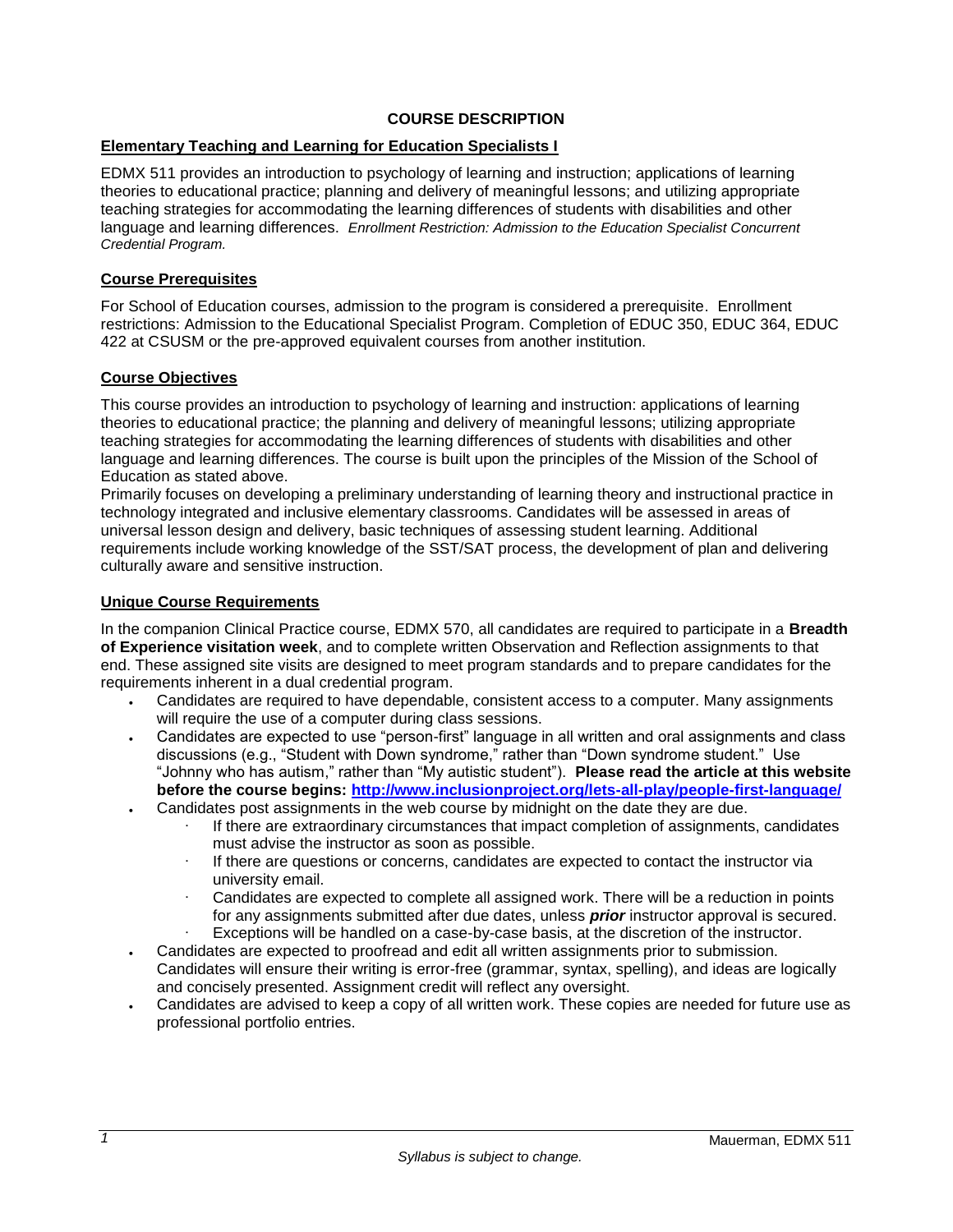### **REQUIRED TEXTS, MATERIALS AND/OR ACCOUNTS**

### <span id="page-3-1"></span><span id="page-3-0"></span>**Required Texts**

Turnbull, Turnbull & Turnbull, Wehmeyer, Shogren (2016). *Exceptional Lives: Special Education in Today's Schools* (8thed.) Pearson Education, Inc.

Snell & Brown (2015). *Instruction of children with severe disabilities* (8<sup>th</sup> ed.) Upper Saddle River, NJ: Pearson Education, Inc.

Thousand, Villa, & Nevin (2015*). Differentiating instruction: Collaboratively planning and teaching for universally designed learning.* (2nd Edition) Thousand Oaks, CA: Corwin Press.

Villa & Thousand (2011). *RTI: Co-teaching & differentiating instruction***.** Port Chester, NY: National Professional Resources, Inc. *Purchase in class for \$10 (25% discount) on 8/24. Bring cash or check to Richard Villa.*

#### <span id="page-3-2"></span>**Cougar Courses**

[https://cc.csusm.edu](https://cc.csusm.edu/)

#### <span id="page-3-3"></span>**TaskStream Account**

The School of Education uses Taskstream to manage candidate data regarding TPEs, clinical practice, signature assignments, and professional disposition assessments. Concurrent candidates must be enrolled in Taskstream throughout the Multiple Subject, Mild/Moderate and Moderate/Severe Education Specialist program(s). Enrollment fees are paid by going to [www.taskstream.com](https://copilot.csusm.edu/owa/redir.aspx?C=JQGRF98_YUaQtaUmRLCQfVWnwmJwxs9IDInTVMhk81xWIUA7hRT2uY6jlnFWAAXDSUJtKsld_Qs.&URL=http%3a%2f%2fwww.taskstrem.com) and registering for at least one year. Concurrent candidates and candidates completing both the Mild/Moderate and Moderate/Severe credentials must enroll for a minimum of two years. After enrolling, to access the Education Specialist program from the Taskstream home page (this is noted by a DRF icon), find the Self-Enrollment area and click the **Enter Code** button. Then enter the word "C**oncurrent1617**" and the program code which is available from the instructor. If this is the correct program, click the **Enroll** button. The Education Specialist program now will appear on individual Taskstream home page upon log in**. Be certain to note enrollment name and password**. Plan to enroll by the end of the second week of class—enrollment will occur as a class, in week 1 or 2, depending upon the availability of the code.

### **COURSE LEARNING OUTCOMES**

<span id="page-3-4"></span>Upon successful completion of this course, students will be able to:

- Participate in an SST meeting
- Write and deliver a complete lesson
- Identify strategies for differentiation
- Apply learning theory to developing instruction
- Be familiar with Common Core State Standards
- Understand and apply Multi-Tiered Systems of Support (MTSS) and Response to Intervention (RTI)

#### **For Credential Courses:**

#### <span id="page-3-5"></span>**Authorization to Teach English Learners**

This credential program has been specifically designed to prepare teachers for the diversity of languages often encountered in California public school classrooms. The authorization to teach English learners is met through the infusion of content and experiences within the credential program, as well as additional coursework. Candidates successfully completing this program receive a credential with authorization to teach English learners. *(Approved by CCTC in SB 2042 Program Standards, August 2002)*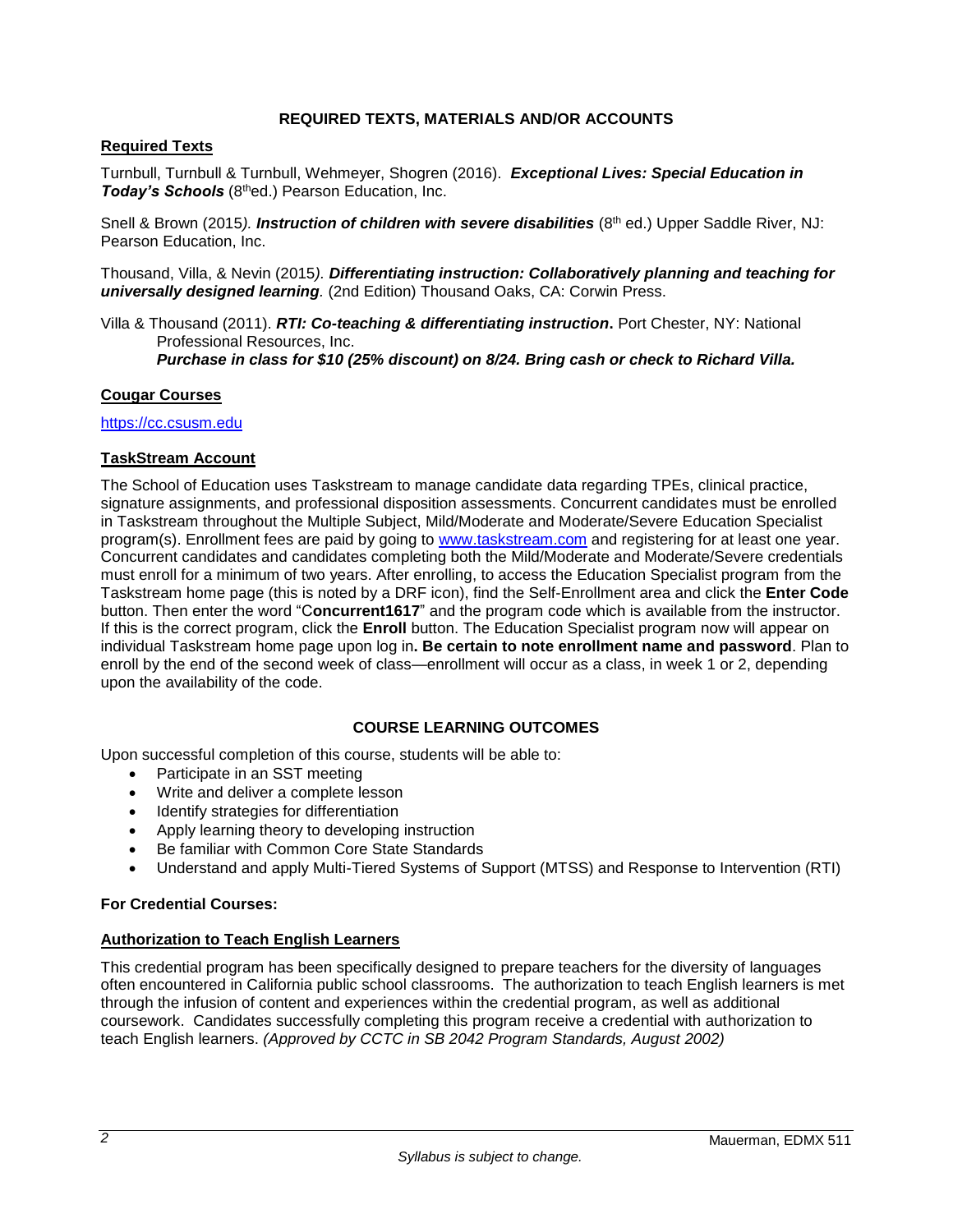# <span id="page-4-0"></span>**Teacher Performance Expectation (TPE) Competencies (In process of revision)**

The course objectives, assignments, and assessments have been aligned with the CTC standards for (Single Subject, Multiple Subject, Special Education, etc.) Credential. This course is designed to help teachers seeking a California teaching credential to develop the skills, knowledge, and attitudes necessary to assist schools and district in implementing effective programs for all students. The successful candidate will be able to merge theory and practice in order to realize a comprehensive and extensive educational program for all students. You will be required to formally address the following TPEs in this course:

- CSUSM Local TPE 6D: Developmentally Appropriate Teaching Practices for Special Education: Teaching the Special Education Population in the General Education Environment
- TPE 8: Learning about Students
- TPE 9: Instructional Planning
- TPE 10: Instructional Time
- TPE 13: Professional Growth

# <span id="page-4-1"></span>**Teacher Performance Assessment**

Beginning July 1, 2008 all California credential candidates must successfully complete a state-approved Teacher Performance Assessment (TPA), as part of the credential program of preparation. During the 2017- 18 academic year the CSUSM credential programs will use either the CalTPA (California Teacher Performance Assessment) or the edTPA (Educative Teacher Performance Assessment).

# <span id="page-4-2"></span>**edTPA**

Beginning in fall 2015, for newly entering initial candidates, the CSUSM assessment system is the edTPA. To assist with your successful completion of the edTPA, a capstone class is part of your curriculum. In this class edTPA related questions and logistical concerns are addressed. Additional support materials are available on the edTPA website: [http://www.edtpa.com/PageView.aspx?f=GEN\\_Candidates.html](http://www.edtpa.com/PageView.aspx?f=GEN_Candidates.html)

Additionally, to support candidate success in your credential program and with TPA, SOE classes use common pedagogical language, lesson plans (lesson designs), and unit plans (unit designs).

# <span id="page-4-3"></span>**Expected Dispositions for the Education Profession**

Education is a profession that has, at its core, certain dispositional attributes that must be acquired and developed. Teaching and working with learners of all ages requires not only specific content knowledge and pedagogical skills, but also positive, informed attitudes about the multiple dimensions of the profession. The School of Education has identified six dispositions that must be evident in teacher candidates: social justice and equity, collaboration, critical thinking, professional ethics, reflective teaching and learning, and life-long learning. These dispositions have observable actions that will be assessed throughout the preparation program. For each dispositional element, there are three levels of performance - *unacceptable*, *initial target*, and *advanced target*. The description and rubric for the three levels of performance offer measurable behaviors and examples.

The assessment is designed to provide candidates with ongoing feedback for their growth in professional dispositions and includes a self-assessment by the candidate. The dispositions and rubric are presented, explained and assessed in one or more designated courses in each program as well as in clinical practice. Based upon assessment feedback candidates will compose a reflection that becomes part of the candidate's Teaching Performance Expectation portfolio. Candidates are expected to meet the level of *initial target* during the program.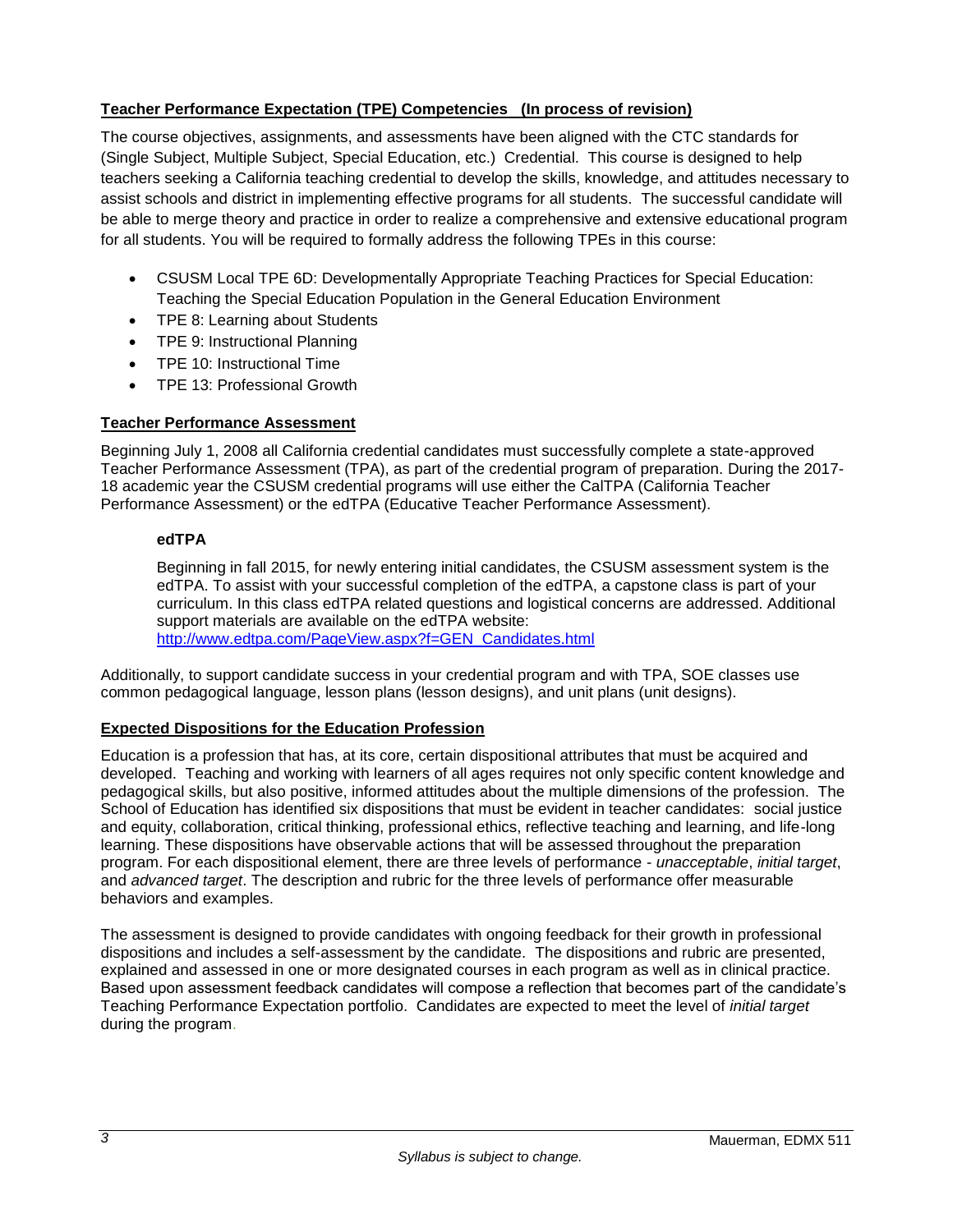# **PROGRAM STUDENT LEARNING OUTCOMES (PSLOs)**

<span id="page-5-0"></span>Program Student Learning Outcomes (PSLOs) are addressed in the far right hand column of the schedule below. All assignments in EDMX 511 are directly designed to address program standards, Teaching Performance Expectations, and to develop a deep understanding of the pedagogy required to be prepared for the Teacher Performance Assessment.

In this course, candidates:

- Develop a lesson design and unit design to be used in future coursework. (ES Program Standards 10 and 13; MS Program Standards 5, 9, and 13)
- Develop beginning competency in the use of assessment [including entry-level, formative, and summative types] for use in developing lesson designs. (ES Program Standards 10 & 13; MS Program Standards 5, 9, and 13)
- Develop knowledge of typical and atypical human development. (ES Program Standard 11; MS Standard 3)
- Develop proficiency in participation in the process of Student Assistance Teams (a.k.a. Student Success/Study Teams). (ES Program Standards 13 & 14; MS Program Standards 6, 10, 13)
- Develop beginning competency in the use of classroom management strategies. (ES Program Standards 10, 11, 13, & 14; MS Program Standards 6, 10)
- Develop proficiency in the skills of observation of elementary students. (ES Program Standards 10, 11, 13, & 14; MS Program Standard 4)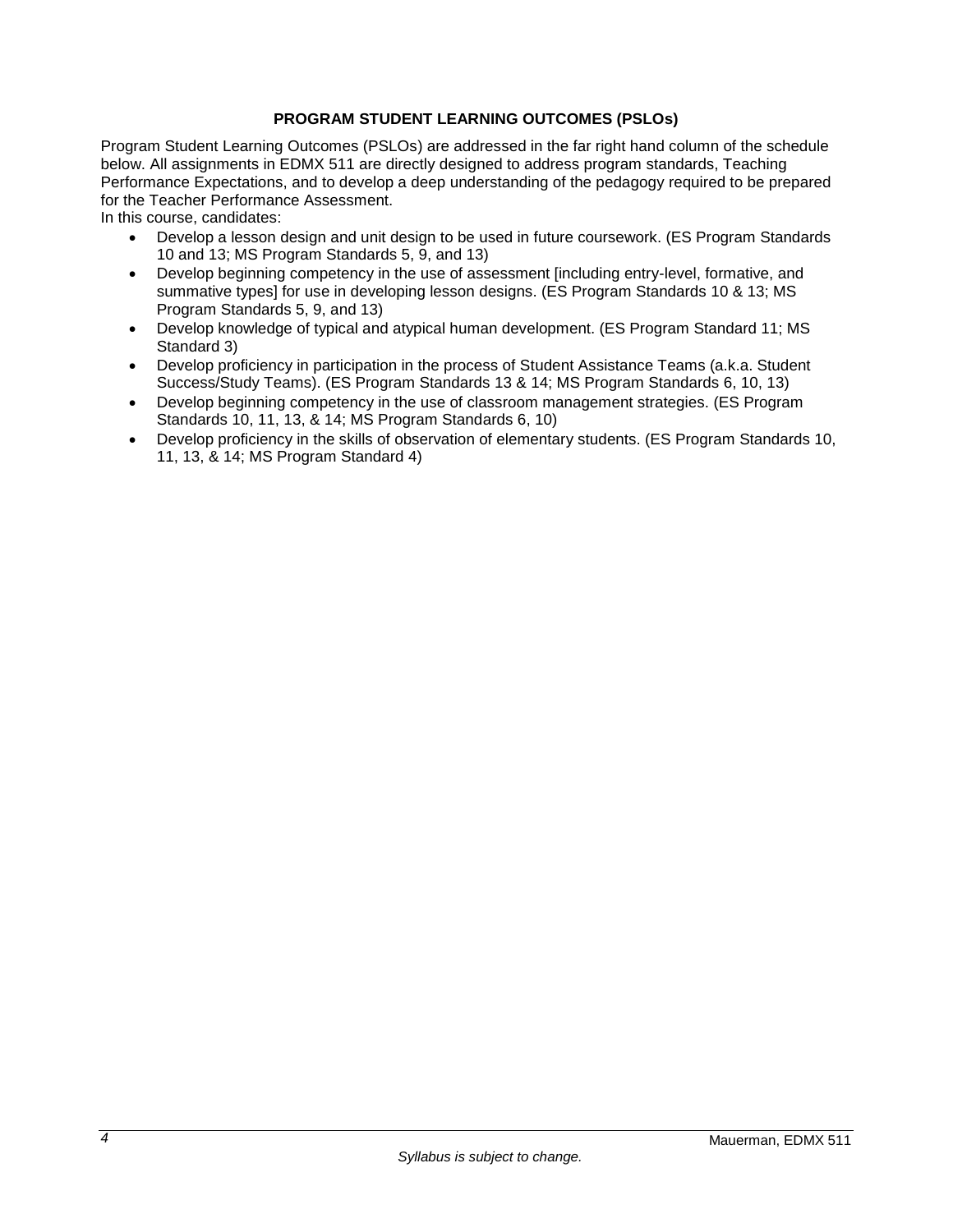# <span id="page-6-0"></span>**SCHEDULE/COURSE OUTLINE**

# **EDMX 511 Scope and Sequence Matrix Preliminary Course Schedule**

Shaded column may need further revision—may be modified, depending upon how much we accomplish together in the first days. Integration/Infusion of Sp Ed Program Standards, M/M & M/S Standards, TPE Requirements, edTPA, and SOE Standards Revised: 8/12/16

| $\overline{\#}$                  | D                             | <b>Topics</b>                                                                                            | <b>Session Materials/</b><br><b>Activity</b>                                                   | <b>Readings/</b><br><b>Assignments</b>                                                                                                                              | <b>CC Due</b>                                                                               | Sp Ed Stds/TPEs                                                                                                           |  |
|----------------------------------|-------------------------------|----------------------------------------------------------------------------------------------------------|------------------------------------------------------------------------------------------------|---------------------------------------------------------------------------------------------------------------------------------------------------------------------|---------------------------------------------------------------------------------------------|---------------------------------------------------------------------------------------------------------------------------|--|
| $\pmb{0}$<br>$\overline{0}$      | 8/14-23<br><b>Ohana Week</b>  | Opening: Review<br>Norms, Climate,<br>Routines, Establish<br>Groups,<br>Cooperative learning             | Group & Individual<br><b>Activities</b><br>Journaling<br>Elem of Instruction<br><b>Posters</b> | <b>Peruse ALL Texts</b><br>Download/print, bind:                                                                                                                    | Syllabus, Sched,<br>Readings Assgnmts,<br>Forums, etc<br>-GTKY, CC profile<br>photo         | SpEd ST: Review of<br>Standards<br>GE TPE: (8, 11)<br>edTPA is<br>embedded in<br>course focus<br>SpEd ST:<br>GE TPE: 8, 9 |  |
| $\overline{1}$<br>$\overline{2}$ | Ohana<br>oð<br>week 0<br>8/23 | Syllabus overview<br><b>GTKY</b><br>Elements of<br>Inst/Activity<br>TPE and CP<br>Overview               | Steps of a Lesson<br><b>Tutoring Reflective</b><br>Journal (TRJ)<br>-Elem of Inst Activity     | Read: Schmocker text,<br>Ch. 1, 2, 3: El of<br>Instruction in CC<br>Excerpt for RR#1 \$<br>Read: Topical articles-<br>CC web class                                  | --<br><b>Group Posters Photo</b>                                                            | SpEd ST: Prgm St.<br>GE TPE: 8, 9, 10, 11<br>SpEd ST: Prgm St.<br>13, M/M<br>GE TPE: 4, 5, 6A,<br>6B                      |  |
|                                  | 8/28<br>Week <sub>1</sub>     | Task & Concept<br>Analysis,<br><b>Blooms Taxonomy</b><br>Domains                                         |                                                                                                | Task Analysis activity Read/Do Task analysis<br>together                                                                                                            |                                                                                             | SpEd ST: Prgm St.<br>13, M/M<br>GE TPE: 4, 5, 6A,<br>6В                                                                   |  |
|                                  | 9/4<br>Wk2                    | $9/4$ Labor Day =<br><b>Online Class Tasks</b><br>-MI quiz<br>-True Colors quiz<br>-Philosophy quiz      | Watch FAT City on<br>community media<br>site,<br><b>WORK AHEAD</b> $⇒$                         | Read: Borich Observ.<br><b>Skills, Ableism Article</b><br>$RR# 2 \,$<br><b>Read Turnbull early</b>                                                                  | <b>RR #1: Schmocker</b><br>El of Instruct<br>Submit by midnight 9/5                         |                                                                                                                           |  |
| $\mathbf{3}$                     |                               | Human<br>Development, Who<br>are my Sts?<br>Observation<br>skills/Identification                         | <b>TR Journal</b><br>Typical/Atypical Dev<br>Activity<br>H. Gardner review                     | Read: Topical articles<br>-Turnbull: Ch. 5-16;<br>Tabs: Only place<br>tabs/chapters-skim<br>-TVN/Inclusion: Ch5,                                                    | <b>Topical</b><br>Articles/Media/Posts<br>Group Human Develop<br>Assignmt                   | SpEd ST: Prgm St.<br>11, 12. M/M St. 1<br>GE TPE: 6A & 6B                                                                 |  |
| $\overline{4}$                   | 5/10<br>w<br>š                | In-class Guided<br><b>Student Observation</b><br>Healthy/Positive Lrng   LUNCH: Educating<br>Environment | Observation<br>Practice/Video<br>Peter                                                         | pgs. 65-71<br>Turnbull: Ch. 2, Inclusion 9/12 (In class)<br><b>RR#3</b><br>TVN/Differentiation:<br>Ch.3 (pgs. 35-47); Ch.4<br>(pgs. 49-64); Ch.5 (pgs.<br>$65 - 76$ | <b>Dual Observation Due</b><br>-RR #2: Observation<br>Skills, Ableism, due<br>midnight 9/12 | SpEd ST: Prgm<br>St.1. M/M St. 1<br>GE TPE: 4, 5                                                                          |  |
| $\overline{7}$                   | wk4<br>$\frac{8}{10}$         | Lesson Design I:<br>Putting it all together<br>Differentiation, ELLs, Lesson design<br>14 Fed Definition | TR Journal Media,<br>DI- elements of                                                           | TVN: Ch. 1, p 10-13,<br><b>TVN Differentiation Ch.</b><br>7 - RR #4 9                                                                                               | RR #3:Turnbl:<br>Diversity/Inclusion due<br>midnight                                        | SpEd ST: M/S St.4;<br>Prgm St. 10<br>GE TPE: 1                                                                            |  |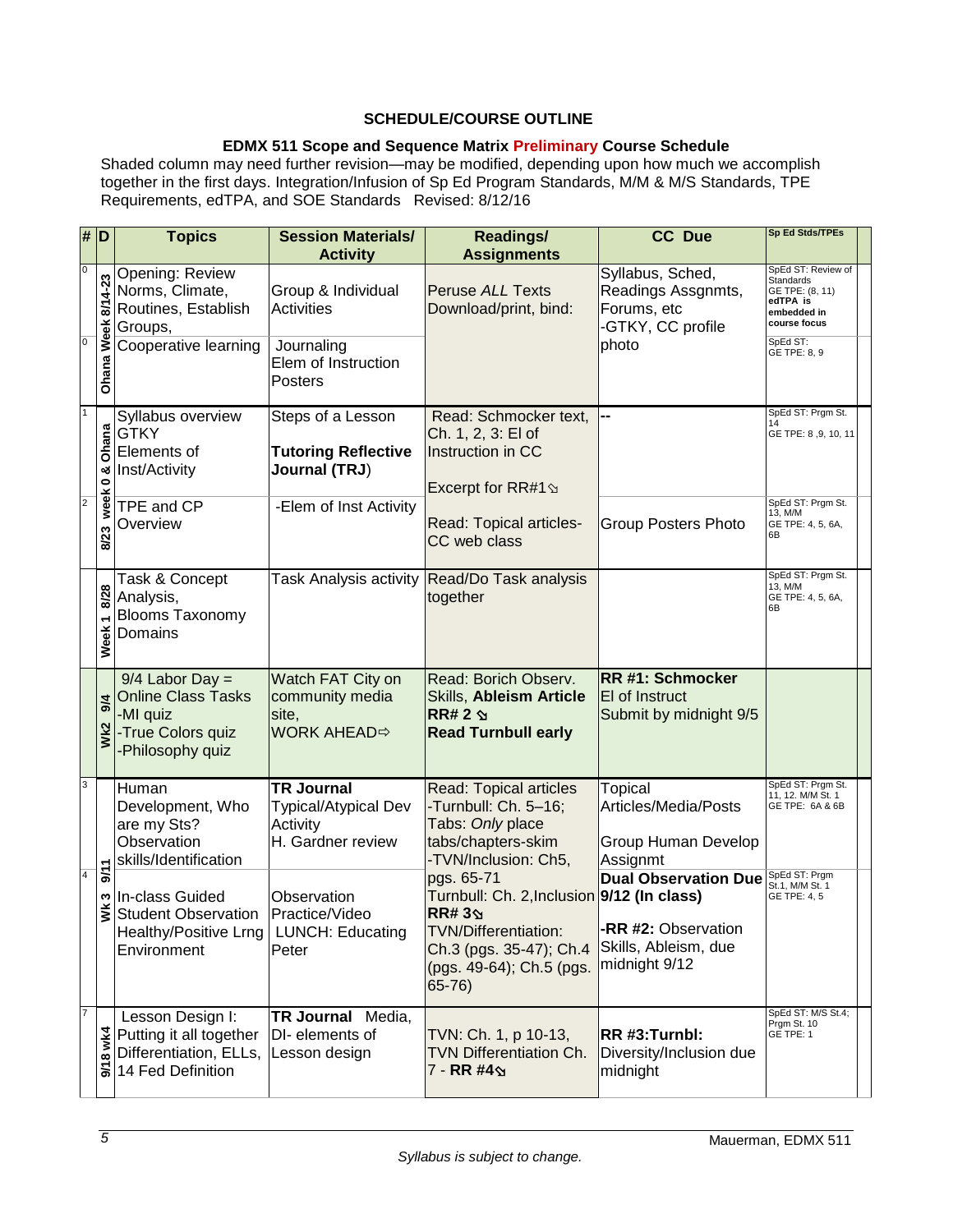| $\boldsymbol{8}$ |                                     | Group Mini Lesson<br>Project<br>Ethics,<br>Confidentiality,<br>Mandates, etc.<br>Assessment                                             | Lesson Plan<br>Template<br><b>Assessment Group</b><br>activity<br>Professional<br><b>Dispositions</b><br>Posting in TS as a<br>class | <b>Turnbull: Assessment</b>                                                                                           | Prof.Dev. Self eval<br>posted to TS DUE<br>(Taskstream)                                                          | SpEd ST: M/S St. 4,<br><b>GE TPE: 12</b>                             |
|------------------|-------------------------------------|-----------------------------------------------------------------------------------------------------------------------------------------|--------------------------------------------------------------------------------------------------------------------------------------|-----------------------------------------------------------------------------------------------------------------------|------------------------------------------------------------------------------------------------------------------|----------------------------------------------------------------------|
| $\mathsf g$      | 9/25<br>မာ<br>$\frac{1}{10}$        | Lesson Design<br>II:UDL<br>Content, Process,<br>Product revisited<br>Differentiation<br>Strategies I                                    | <b>TR Journal</b><br>PPT lecture/activities<br>Media-Differentiation                                                                 | Topical articles-<br>webclass<br>TVN, Ch. 6 for RR# 5<br><b>PRINT Characteristics</b><br><b>Matrix</b>                | <b>RR #4: Differentiation</b><br>Strategies due<br><b>Bring Turnbull text</b><br>Topical<br>Articles/Media/Posts | SpEd ST: M/M St. 5<br>GE TPE: 4, 5                                   |
|                  |                                     | Social Justice,<br><b>RTI Overview</b><br><b>Lesson Plan</b><br>Workshop                                                                | Jigsaw and Expert<br>groups<br>LP Workshop                                                                                           |                                                                                                                       | <b>Group Lesson Plan</b><br>Due- midnight                                                                        | SpEd ST: Prgm St.<br>3; M/M St. 1<br>GE TPE: 7, 8, 9, 15             |
| 11               | 10/2<br>$\bullet$<br>$\frac{1}{12}$ | Clinical<br>Practice/Breadth<br><b>Week Discuss</b><br>RTI: How It Fits -<br>Collaboration<br>-Sp Ed<br>Characteristics<br>Matrix Intro | <b>TR Journal</b><br>Media- What is RTI?                                                                                             | Read: Topical articles-<br>webclass SST lesson,<br>RTI trifold,<br>Snell: Ch. 1, Ch. 6, p<br>224-233;<br>for RR# 69   | <b>RR #5: TVN ch 6</b><br>Topical<br>Articles/Media/Posts                                                        | SpEd ST: Prgm<br>St.4, M/M St. 5<br>GE TPE: 9, 10, 11,               |
|                  |                                     | <b>Differentiation</b><br>Strategies II<br>Assessment<br>Strategies II<br>Sp Ed Characteristic<br>Matrices Wkshp [+]                    | PPT lecture/activities<br>Workshop                                                                                                   |                                                                                                                       | <b>Assessment Types</b><br>group proj due<br><b>Matrix Binder due</b><br>midnight                                | SpEd ST: Prgm St.<br>3, 5<br>GE TPE: 4,5,6A, 6B,<br>6D, 7, 9, 10, 11 |
| 13<br>14         | 10/9<br>Wk7                         | SST/SAT Training;<br>Group Practice (TBD)<br>Lesson Revision<br>Workshop (if time)<br>w diff, assess, sp ed<br>strategies               | <b>TR Journal</b><br>PPT lecture/activities<br>Unit of Study PPT<br>training                                                         | <b>Topical articles Read</b><br>SST trng ahead to be<br>ready for today-web<br>class<br>Topical articles-web<br>class | RR #6: Snell -<br><b>Strategies M/S</b><br><b>RTI/Sp Ed Strategies</b><br>in LP due                              | SpEd ST: M/M St.<br>5,1<br>GE TPE: 3, 4                              |
|                  |                                     | <b>SST Group</b><br><b>Simulation Guided</b><br>Activity<br>Presentations w<br>Immediate<br>Feedback,<br>Refinement                     | <b>SST Templates</b><br>1/2 Class<br>Presentations                                                                                   | <b>Unit Design Readings</b>                                                                                           | <b>SST Simulation Due</b><br>(TBD)<br><b>Paired Lesson Design</b><br>Due (possible move to<br>next week)         | SpEd ST: M/M St 5,<br>Prgm St 11, 13<br>GE TPE: 6A,6B, 8             |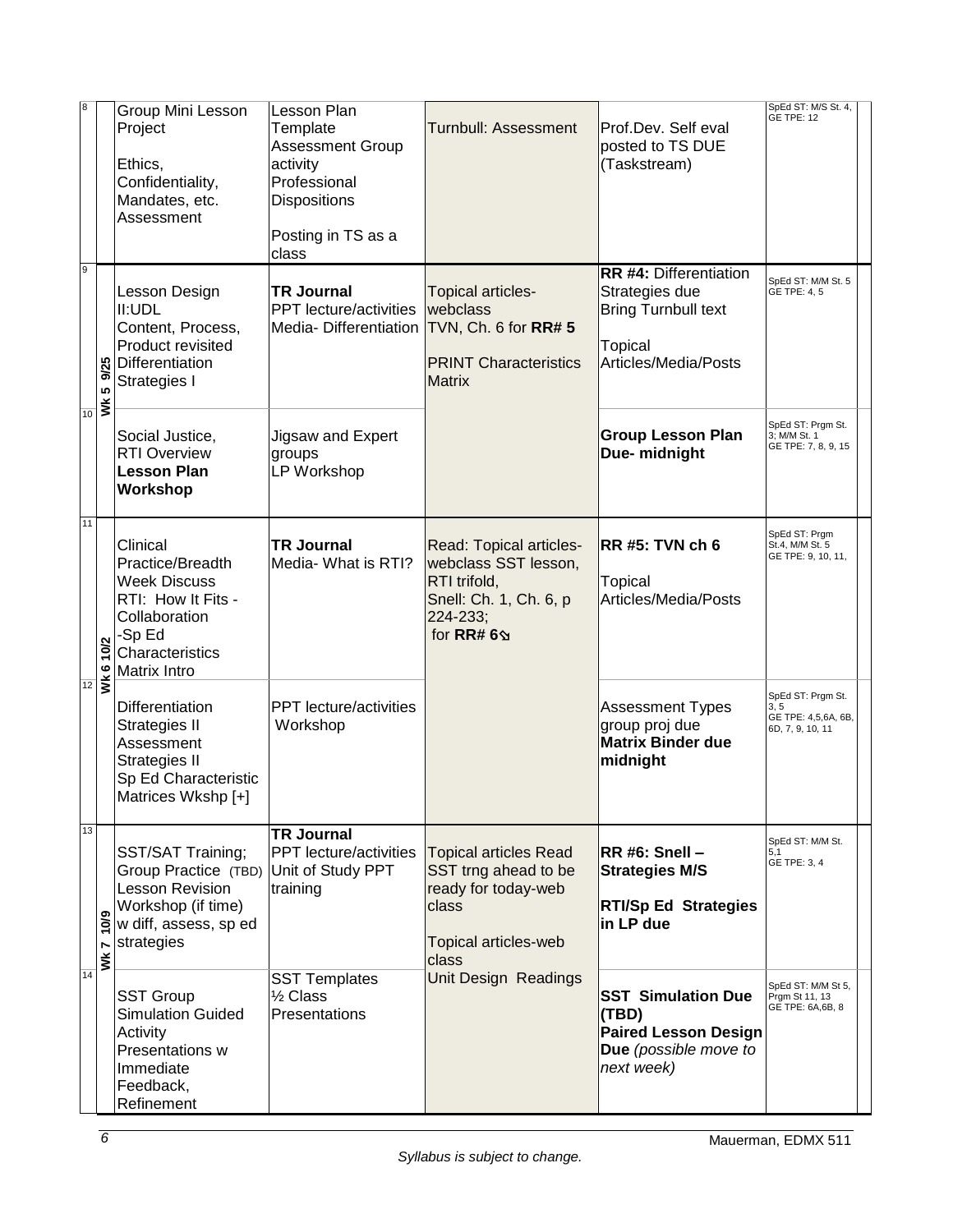| 15               |                        | Lesson Design<br>Project                                                                                                                                                 | <b>TR Journal</b><br>Template<br>Workshop                           | Topical articles-web<br>class                                                   | Topical<br>Articles/Media/Posts                                                                             | SpEd ST: Prgm St.<br>2, M/M St. 3<br><b>GE TPE: 13</b> |  |
|------------------|------------------------|--------------------------------------------------------------------------------------------------------------------------------------------------------------------------|---------------------------------------------------------------------|---------------------------------------------------------------------------------|-------------------------------------------------------------------------------------------------------------|--------------------------------------------------------|--|
| 16               | 10/16<br>$\infty$<br>š | -Celebration of<br>Learning!<br>-Clinical Placement<br>Breadth of<br>Experience<br>(Visitation from Mike<br>Norman)<br>-Visit/Reflection<br>assignments                  | Set up week 9-16<br>Cohort Meetings &<br>Holiday gathering<br>dates | Advance Organizer/<br>tasks for EDMX 512<br>Advance organizer for<br><b>BoE</b> | <b>Lesson Design Due</b><br>(possible move to next<br>week)<br><b>SST Sheet</b><br><b>Group Project Due</b> | SpEd ST: Prgm St.<br>2, M/M St. 3<br>GE TPE: 8, 9, 11  |  |
| 10/23-27<br>WK 9 |                        | Breadth of Experience: Week of Visitations in small groups to four different special needs school settings.<br>Group assignment to specific location; watch for details. |                                                                     |                                                                                 |                                                                                                             |                                                        |  |

# **COURSE REQUIREMENTS AND GRADED COURSE COMPONENTS**

<span id="page-8-0"></span>

| <b>Assignment</b>                                                        | <b>Point Value</b> |
|--------------------------------------------------------------------------|--------------------|
| Photo posted in Cougar Course Profile & GTKY entry                       | 2                  |
| Weekly Tutoring Reflection Journal (8 weeks@ 2 pts each)                 | 16                 |
| Reading Reflections (6 @ 2 pts each)                                     | $12 \,$            |
| Goals, Objectives/ Positive & Healthy Learning Environment (group score) | 8                  |
| Guided Observation/Human Development Assignment (Indiv)                  | 8                  |
| Universal Design Differentiated Lesson Plan (group & Indiv)              | 14                 |
| Student Study/Assistance Team (SST/SAT) (may move to Spring/512)         | $12 \,$            |
| Assessment/Reengagement Activity                                         | $12 \,$            |
| Participation/Group Support, Attendance, Professionalism                 | 16                 |
| <b>TOTAL</b>                                                             | 100                |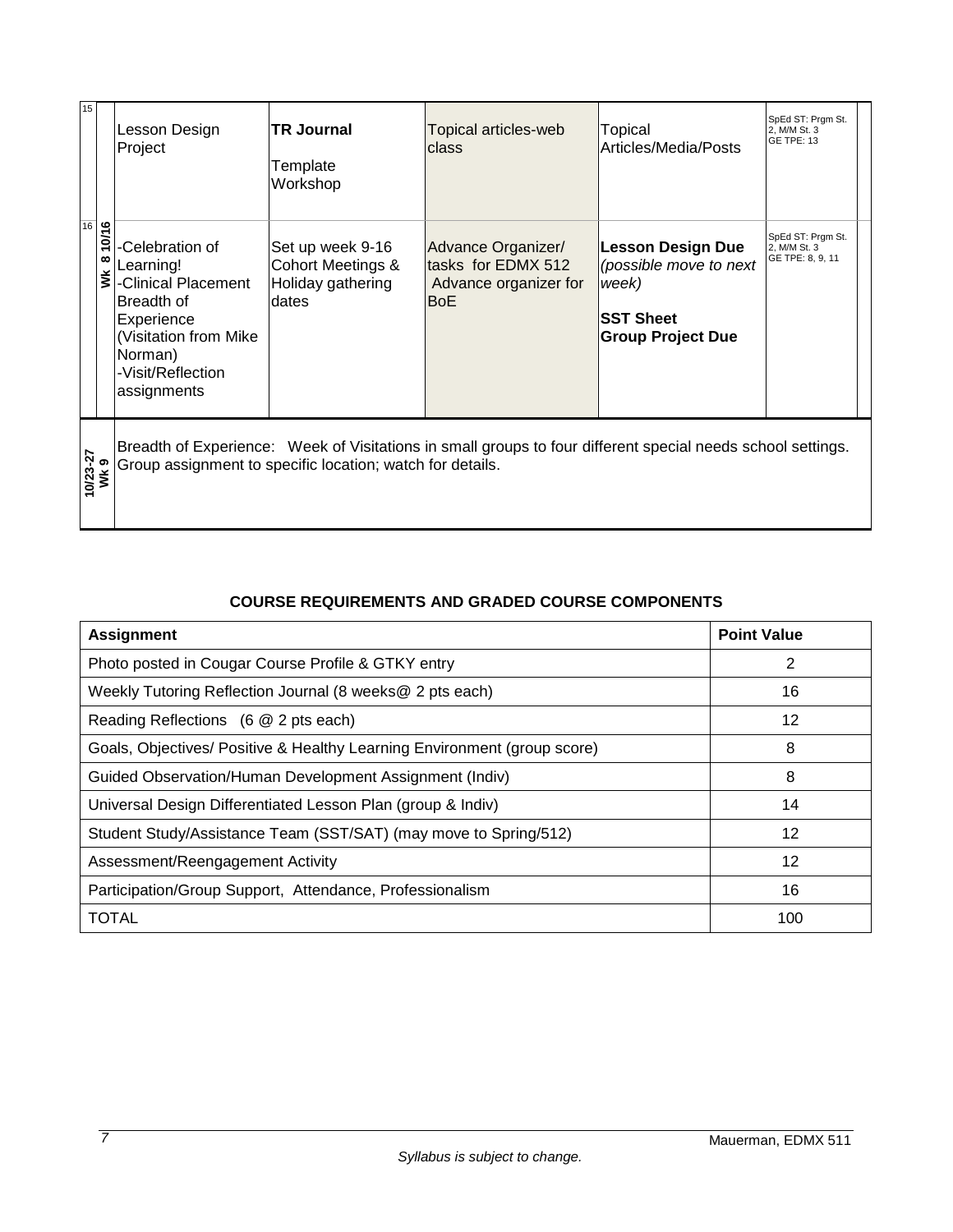# <span id="page-9-0"></span>**Course Assignments – Detail provided inside the Cougar Course**

- 1. Photo/Profile
- 2. Tutoring Reflection Journal
- 3. Reading Reflections
- 4. Poster: Positive/Healthy Learning Environment
- 5. Guided Observation Skills/Human Development Assignment
- 6. Universal Design Differentiated Lesson Plan Group Project
- 7. Student Study Team Simulation
- 8. Assessment Group Activity
- 9. Participation/PD/Attendance

# <span id="page-9-1"></span>**Grading Standards**

Grades are earned on a 100 point scale. Assignments, professional dispositions, group participation and support are pivotal to candidate success.

No  $A + \text{possible}$   $A = 95-100$   $A - \text{false}$  90-94  $B+ = 87-89$   $B = 83-86$   $B- = 80-82$ <br>  $C+ = 77-79$   $C = 73-76$   $C- = 70-72$  $C_+ = 77-79$   $C = 73-76$  $D = 60-69$  F = 59 or lower Please note that an A is earned for points achieved above 95.

### <span id="page-9-3"></span><span id="page-9-2"></span>**Final Exam Statement**

Due to the intense nature of this course, and the multiple assessments administered, there will be no formal Final Exam. Attendance at all cohort events are considered part of the final examination for every candidate. Assignments with point value of over 10 points apiece are considered signature competency assignments.

#### <span id="page-9-4"></span>**School of Education/Course Attendance Policy**

Due to the dynamic and interactive nature of courses in the School of Education, all candidates (course participants) are expected to attend all classes and participate actively. At a minimum, candidates (course participants) must attend more than 80% of class time, or s/he may not receive a passing grade for the course at the discretion of the instructor. Individual instructors may adopt more stringent attendance requirements. Should the candidate (course participants) have extenuating circumstances, s/he should contact the instructor as soon as possible. *(Adopted by the COE Governance Community, December, 1997).*

This course, EDMX511: Since the Concurrent courses meet all day, it must be noted that a one day absence equals TWO class session absences. Candidates in the concurrent program may only miss one and one-half days before accruing a 20% absence rate, thus acquiring the potential for losing a full grade point.

Service Learning: Concurrent candidates are expected to participate as an entire cohort at a minimum of one (1) service learning event outside class for both the EDMX 511 and EDMX 512 courses, typically held on a Saturday. Fall 2016 includes an Autism Walk on 9/10, held on the CSUSM campus.

Concurrent candidates are required to attend the edTPA Capstone Workshops offered through the SOE, free of charge, by the edTPA coordinator. The dates for the workshops in fall 2016 are: September 24, November 5, December 3, all offered in ARTS 240 from 8:30-10:00 am

Candidates must earn a **C+ or better in order to continue in the credential program**. Earning a C+ is cause for a Statement of Concern by Program Coordinators. Notification of absences by the candidate does not automatically excuse a candidate from class.

It is the responsibility of the candidate to meet with the instructor and discuss potential make up of class time or assignments. However, in planning, candidates may not assume that in-class assignments or activities can be made up, as none are easily replicated outside of the collaborative classroom environment, therefore, chosen absences are not advised. Continuous attendance is crucial.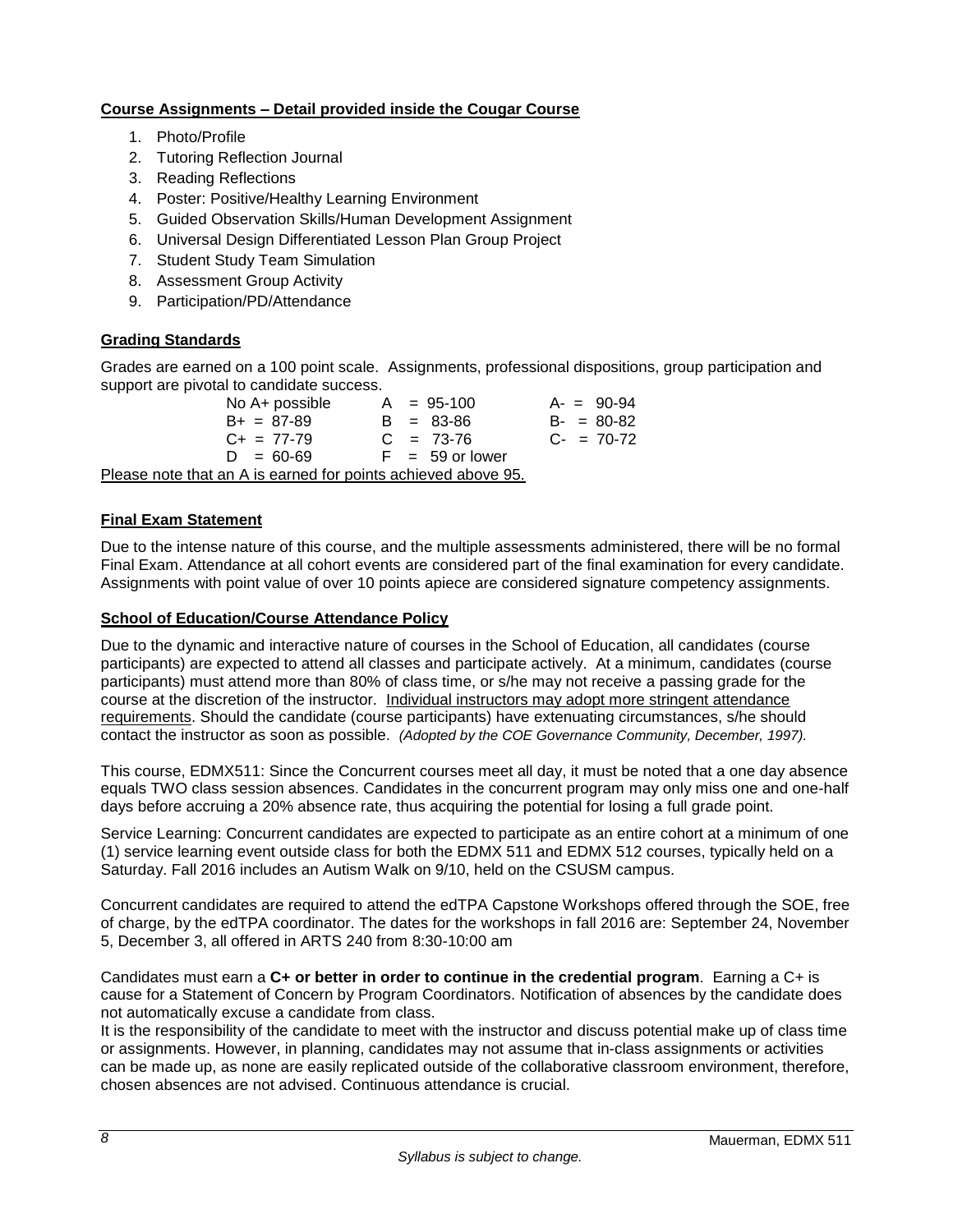# <span id="page-10-0"></span>**Policy on Late/Missed Work**

All instances of work submitted late must be discussed with the instructor in order to earn credit.

### <span id="page-10-1"></span>**Student Collaboration Policy**

This cohort has established a code of Norms that has been curated and agreed upon by all candidates to be in place for each course this term. This agreement includes engaged and intentional group work in base groups and other groups as determined by the cohort and by the instructor.

Collaborative skills include respectful and effective interactions among group members, accountability for all assigned group roles. This extends to supportive, helping relationships that extend beyond typical group work, and embrace true cooperative group functioning. These interactions are reflected in the Professional Disposition Rubric and resulting score.

### **GENERAL CONSIDERATIONS**

### <span id="page-10-3"></span><span id="page-10-2"></span>**CSUSM Academic Honesty Policy**

Students will be expected to adhere to standards of academic honesty and integrity, as outlined in the Student Academic Honesty Policy. All assignments must be original work, clear and error-free. All ideas/material that are borrowed from other sources must have appropriate references to the original sources. Any quoted material should give credit to the source and be punctuated accordingly.

Academic Honesty and Integrity: Students are responsible for honest completion and representation of their work. Your course catalog details the ethical standards and penalties for infractions. There will be zero tolerance for infractions. If you believe there has been an infraction by someone in the class, please bring it to the instructor's attention. The instructor reserves the right to discipline any student for academic dishonesty, in accordance with the general rules and regulations of the university. Disciplinary action may include the lowering of grades and/or the assignment of a failing grade for an exam, assignment, or the class as a whole.

Incidents of Academic Dishonesty will be reported to the Dean of Students. Sanctions at the University level may include suspension or expulsion from the University.

Refer to the full Academic Honesty Policy at: [http://www.csusm.edu/policies/active/documents/Academic\\_Honesty\\_Policy.html](http://www.csusm.edu/policies/active/documents/Academic_Honesty_Policy.html)

### <span id="page-10-4"></span>**Plagiarism**

As an educator, it is expected that each candidate (course participant) will do his/her own work, and contribute equally to group projects and processes. Plagiarism or cheating is unacceptable under any circumstances. If you are in doubt about whether your work is paraphrased or plagiarized see the Plagiarism Prevention for Students website [http://library.csusm.edu/plagiarism/index.html.](http://library.csusm.edu/plagiarism/index.html) If there are questions about academic honesty, please consult the University catalog.

### <span id="page-10-5"></span>**Students with Disabilities Requiring Reasonable Accommodations**

Students with disabilities who require reasonable accommodations must be approved for services by providing appropriate and recent documentation to the Office of Disabled Student Services (DSS). This office is located in Craven Hall 4300, and can be contacted by phone at (760) 750-4905, or TTY (760) 750- 4909. Students authorized by DSS to receive reasonable accommodations should meet with their instructor during office hours or, in order to ensure confidentiality, in a more private setting.

# <span id="page-10-6"></span>**Credit Hour Policy Statement**

Per the University Credit Hour Policy: Courses with face-to-face instruction, including activity and laboratory modes of instruction, candidates are expected to spend a minimum of two hours outside of the classroom each week for each unit of credit engaged in learning. For Lecture modes of instruction, delivered over an entire semester, each unit of credit corresponds to an 'hour' of class-time and two hours of student learning